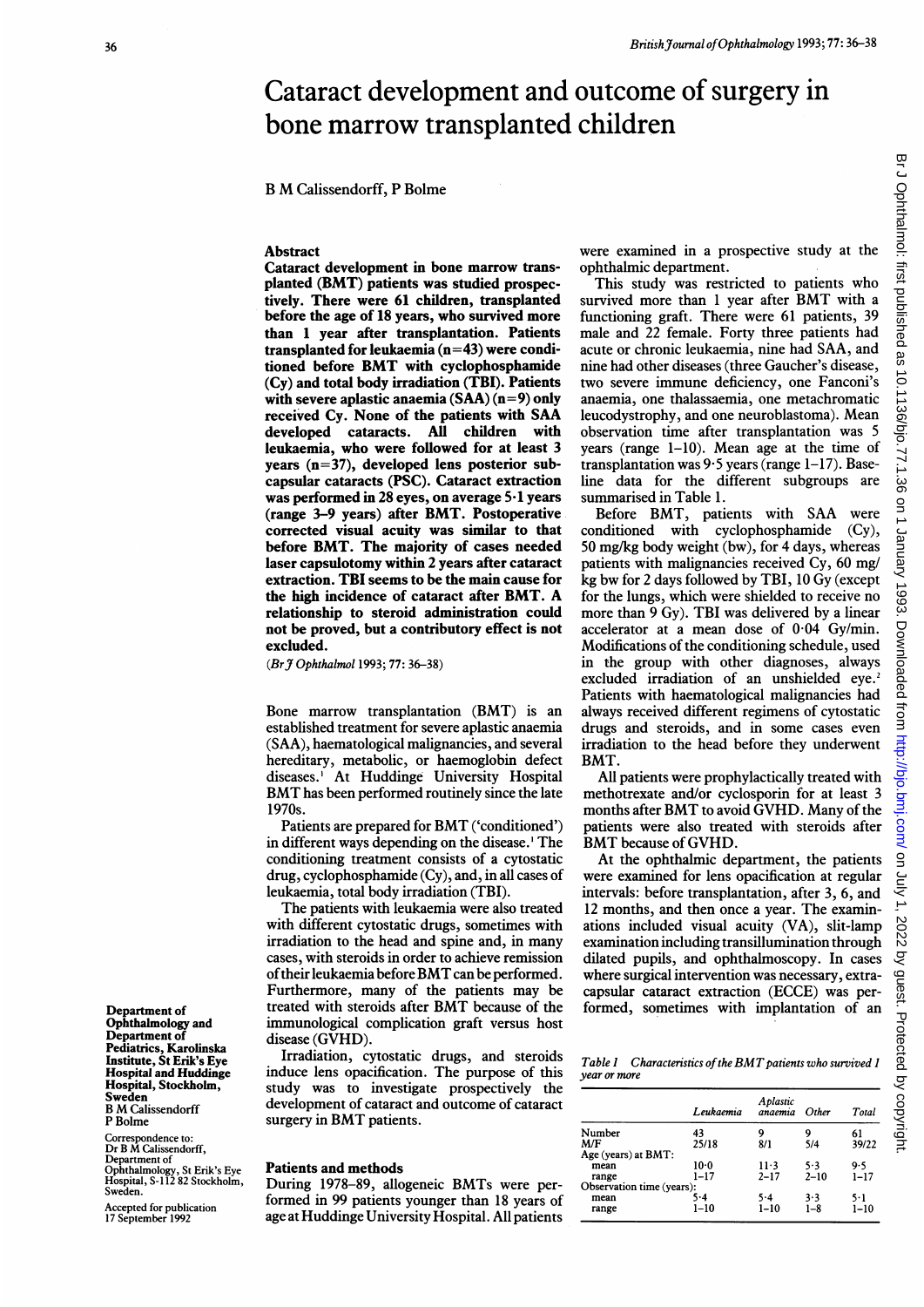Figure <sup>I</sup> Formation of cataract in relation to time. Distribution of newly discovered lens opacifications (Ist obs. cat) and opacifications already seen at previous examinations (establ. cat).



intraocular lens. At the end of the operation a subconjunctival injection of gentamicin was given administered, and in some cases topical antibiotics were added.

YAG-laser capsulotomy was performed in patients with secondary cataract.

#### **Results**

None of the patients treated for aplastic anaemia developed cataracts whereas all patients in the leukaemia group had lens changes within 3 years after transplantation. There was no correlation between cataract development and type or inten sity of treatment of the leukaemia before the KCS. BMT

Figure 1 illustrates the development of cataract in the leukaemia group. In two cases, lens changes were seen at the 1 year follow up. At the 2 year control, 22 new cases were found, and at the 3 year control, all remaining patients in this group had clearly visible lens opacifications.

In the group with 'other' diagnoses, only one of the four patients observed for 3 years or more outcome. showed lens changes. This case was a patient with Fanconi's anaemia who at the 4 examination displayed lens opacities. patient with the longest observation time in this group had clear lenses even 8 years after BA year

The lens changes were all of the posterior subcapsular type (PSC), sometimes with additional small vacuoles. In spite of the PSC, VA was often good, but the patients usually complained of glare. The reduction in VA seemed to be most pronounced between years 2 and 4 (Fig 2). Patients with fairly well preserved



Figure 2 Reduction of visual acuity (Snellen lines) with time in the leukaemia group (right eye).

**Establ. cat the 5 year control lost only 1-2 Snellen lines of** acuity during the following years.

 $\Box$  1st obs. cat  $\Box$  1st obs. cat  $\Box$  1st obs. cat  $\Box$  1 acurity during the following years. level where cataract surgery was indicated. Cataract surgery on the first eye was performed at an average of  $5.1$  years after BMT (range 3-9 years). Surgery was sometimes postponed by patient request. The VA in the majority of cases ran more or less parallel in both eyes, but in two cases reduction of VA led to cataract extraction on one eye while fairly good VA remained on the other  $(0.8$  and  $0.7$  respectively, 9 and 8 years after transplantation).

Cataract extraction was performed by extracapsular technique. Five cases with pronounced Year 1 Year 2 Year 3 Year 4 keratoconjunctivitis sicca (KCS) had implantation of an intraocular lens (IOL). The cataract changes were usually adherent to the posterior lens capsule. In most cases it was impossible to clean the capsule without risking breakage. In Topical steroids were routinely spite of remnants on the posterior capsule initial postoperative VA was often surprisingly good. However in the majority of cases laser capsulotomy became necessary within 2 years after cataract extraction. Follow up time after cataract surgery varied from 1 to 4 years. Final visual outcome was good. All patients achieved corrected VA similar to pretreatment levels (before BMT). Contact lens wearing was possible for all patients not given IOLs in spite of mild symptoms of KCS in a couple of cases. In the cases with IOLs, the implants have been well tolerated and the operations have not exacerbated

> No cases of postoperative infections or other serious complications were seen. One case, a girl with herpetic retinal scars, had her cataract extraction performed while undergoing systemic acyclovir treatment. In some cases, the surgeon had the impression that patients had a greater tendency to bleed than ordinary cataract patients. However, this bleeding did not influence the outcome.

## The Discussion

Cataract development in BMT patients has been described in many reports.<sup>3-6</sup> The incidences vary somewhat depending on follow up time and classification of the material. Livesey et  $al<sup>1</sup>$ reported a cataract frequency of 83% after TBI treatment in one session. Deeg et  $al<sup>3</sup>$  found that 80% of the patients receiving single dose TBI developed cataracts whereas the incidence with fractionated TBI or with only chemotherapy was less than 20%. Hoover et al' found PSC in 52% of irradiated patients but none in patients who were not irradiated. In our material, comprising all transplanted patients irrespective of follow up time, 57% showed lens opacifications. Three years after BMT the incidence had risen to 77%, while in the leukaemia subgroup, where all patients had received TBI, the frequency was 100%. Elliott et  $al^s$  in their study of childhood leukaemia found a cataract frequency of only 12%. They also found that boys were more severely affected than girls. Though in our study lens opacities were observed a little earlier in  $\overline{6}$  boys than in girls (mean 2.1 and 2.5 years respectively), this difference was not statistically

37